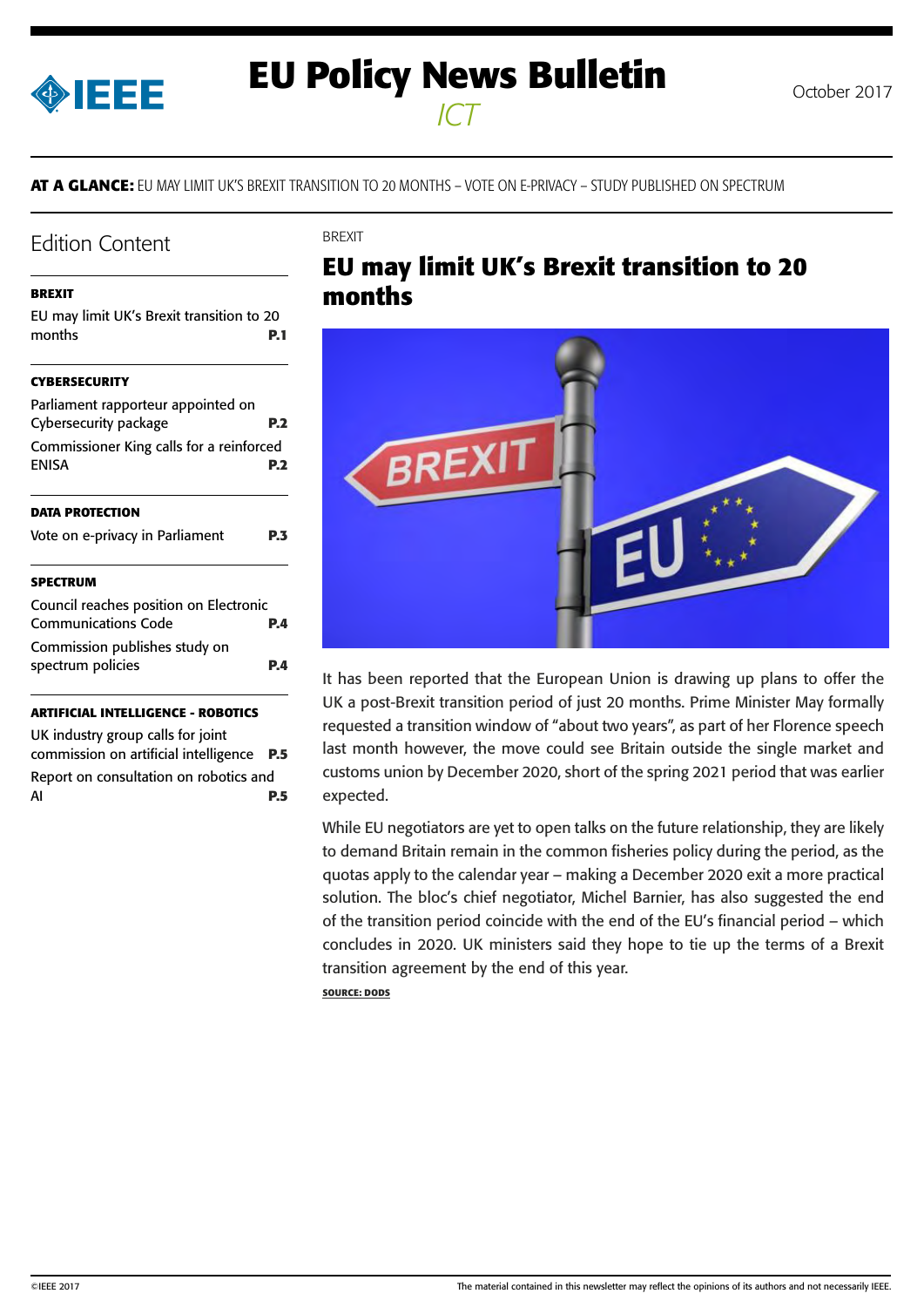### <span id="page-1-0"></span>**[BREXIT](#page-0-0)**

[EU may limit UK's Brexit transition to 20](#page-0-0)  [months](#page-0-0) **P.1**

### **CYBERSECURITY**

| Parliament rapporteur appointed on<br>Cybersecurity package |     |
|-------------------------------------------------------------|-----|
| Commissioner King calls for a reinforced<br><b>ENISA</b>    |     |
| <b>DATA PROTECTION</b>                                      |     |
| Vote on e-privacy in Parliament                             | P.3 |

### **[SPECTRUM](#page-3-0)**

| Council reaches position on Electronic |     |
|----------------------------------------|-----|
| <b>Communications Code</b>             | P.A |
| Commission publishes study on          |     |
| spectrum policies                      | P.A |

### **[ARTIFICIAL INTELLIGENCE - ROBOTICS](#page-4-0)**

[UK industry group calls for joint](#page-4-0)  [commission on artificial intelligence](#page-4-0) **P.5** [Report on consultation on robotics and](#page-4-0)  AI **[P.5](#page-4-0)**

### CYRERSECURITY

### **Parliament rapporteur appointed on Cybersecurity package**

Following to the release last month of the Commission's cybersecurity package, including a [proposal for a Regulation on ENISA and](https://ec.europa.eu/info/law/better-regulation/initiatives/com-2017-477_en)  [cybersecurity certification](https://ec.europa.eu/info/law/better-regulation/initiatives/com-2017-477_en), the Parliament appointed German MEP **[Angelika Niebler](http://www.europarl.europa.eu/meps/nl/4289/ANGELIKA_NIEBLER_assistants.html)** from the centre-right EPP group to take the rapporteur position on the new bill in Parliament. Mrs Niebler is a member of the Christian Social



Union (CSU) in Bavaria, the CDU's sister party. She sits on the Industry Committee and was rapporteur for the content portability directive and delivered opinions on the copyright reform and geo-blocking regulation.

**Source: Interel + European Commission**

# **Commissioner King calls for a reinforced ENISA**



In a meeting earlier this month of the Civil Liberties Committee in the European Parliament, Sir Julian King (Commissioner for the Security Union) said that ENISA needs to be reinforced when it comes to reporting on, preparing for, and responding to cyberattacks. He also called for a future proofing agenda whereby research is conducted, via a European

research hub, to ensure that products are 'future proof'.

He argued that Europol must be able to tackle transnational cyber gangs and that cyber defence is something which both member states and NATO are focussing on. Accordingly, he called on the EU to support them with funds from the European Defence Fund. While he admired the US' investment is cybersecurity, he did not believe that the EU should copy the US' approach. He argued that Europe needs its own unique strategy and that the Commission is very much interested in developing proposals on encryption which respect privacy but do not hinder investigations.

On deterrence and defence, he said the cyber defence efforts are being conducted by member states but argued that the notion of deterrence goes beyond the state. He observed that many attacks are conducted on private individuals and organisations and not the state. Accordingly, he argued that the EU needs a comprehensive set of deterrence measures which can be developed in cooperation with NATO.

Finally, he noted that given the number of stakeholders, parliamentary committees, and Commissioners, involved in cybersecurity, one key challenge is how to logistically take cybersecurity forward.

**Source: Dods**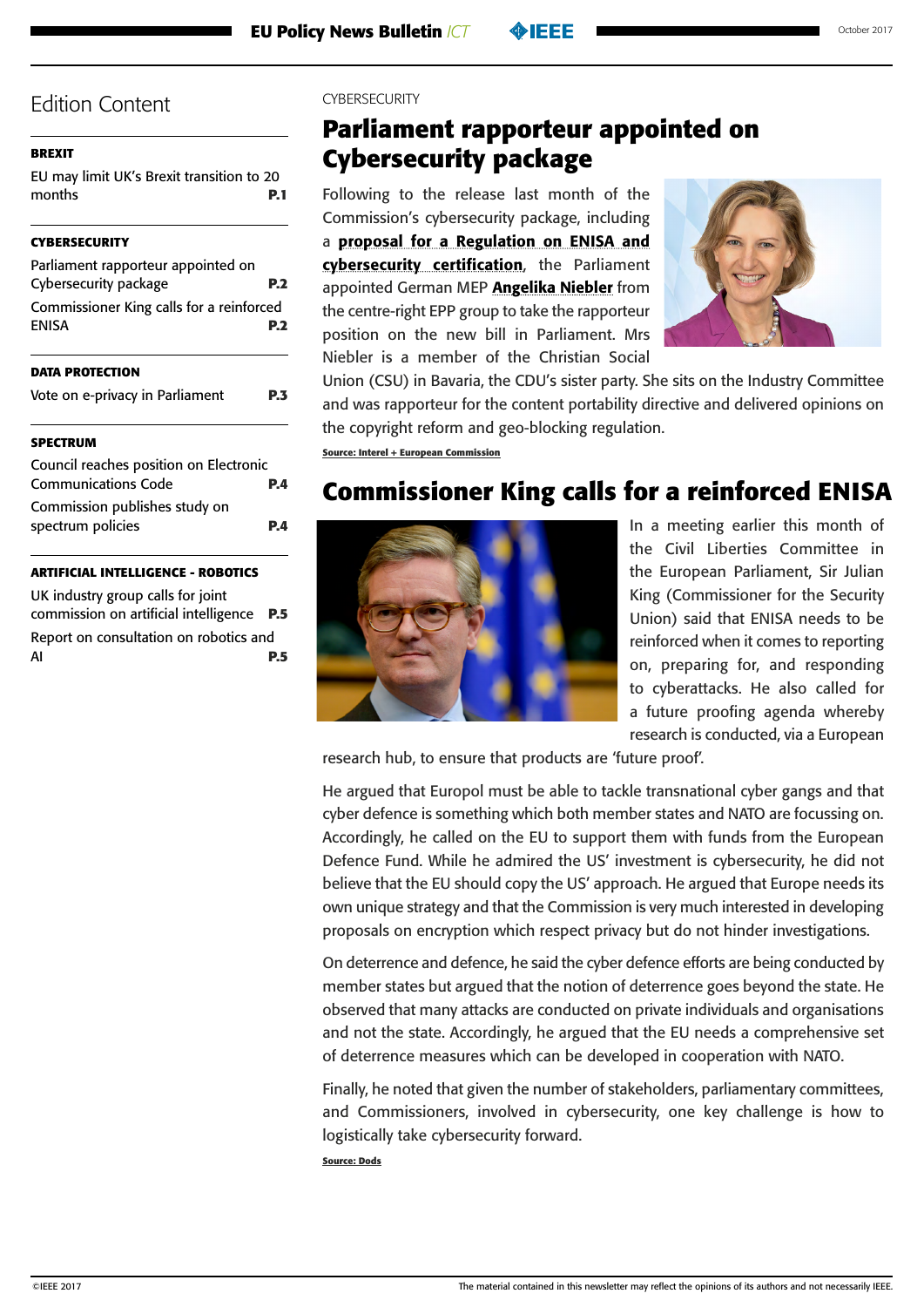#### <span id="page-2-0"></span>**[BREXIT](#page-0-0)**

[EU may limit UK's Brexit transition to 20](#page-0-0)  [months](#page-0-0) **P.1**

#### **[CYBERSECURITY](#page-1-0)**

| <b>SPECTRUM</b>                                          |  |
|----------------------------------------------------------|--|
| Vote on e-privacy in Parliament                          |  |
| <b>DATA PROTECTION</b>                                   |  |
| Commissioner King calls for a reinforced<br><b>ENISA</b> |  |
|                                                          |  |
| Cybersecurity package                                    |  |
| Parliament rapporteur appointed on                       |  |

| Council reaches position on Electronic |            |
|----------------------------------------|------------|
| <b>Communications Code</b>             | <b>P.4</b> |
| Commission publishes study on          |            |
| spectrum policies                      | P.A        |

### **[ARTIFICIAL INTELLIGENCE - ROBOTICS](#page-4-0)**

[UK industry group calls for joint](#page-4-0)  [commission on artificial intelligence](#page-4-0) **P.5** [Report on consultation on robotics and](#page-4-0)  AI **[P.5](#page-4-0)**

#### DATA PROTECTION

### **Vote on e-privacy in Parliament**



At a plenary vote this month, a majority of MEPs confirmed the committee decision to enter into negotiations on the revision of EU privacy rules for electronic communications.

This means that Parliament is ready to start the talks with member states on the new e-Privacy regulation as soon as member states have agreed on

their own negotiation position. These negotiations are called 'trilogues'.

Parliament's mandate sets high standards of privacy, confidentiality and security in electronic communications across the EU.

A ban on "cookie walls", which block access to a website if the person does not agree to his or her data being used by the site, is among Parliament's priorities. Snooping on personal devices via cookies or software updates, or tracking people without their clear approval through public hotspots or WI-FI in shopping centres, should also be prohibited, said MEPs.

MEPs also stress that data should only be used for the purpose of which consent has been given by the individual. So-called "meta-data", which can give information about numbers called, websites visited, geographical location or the time and date a call was made and other sensitive data, should be treated as confidential and never passed on to third parties. Finally, "privacy by default" settings should become standard for all software used for electronic communications.

**Source: Interel + European Commission**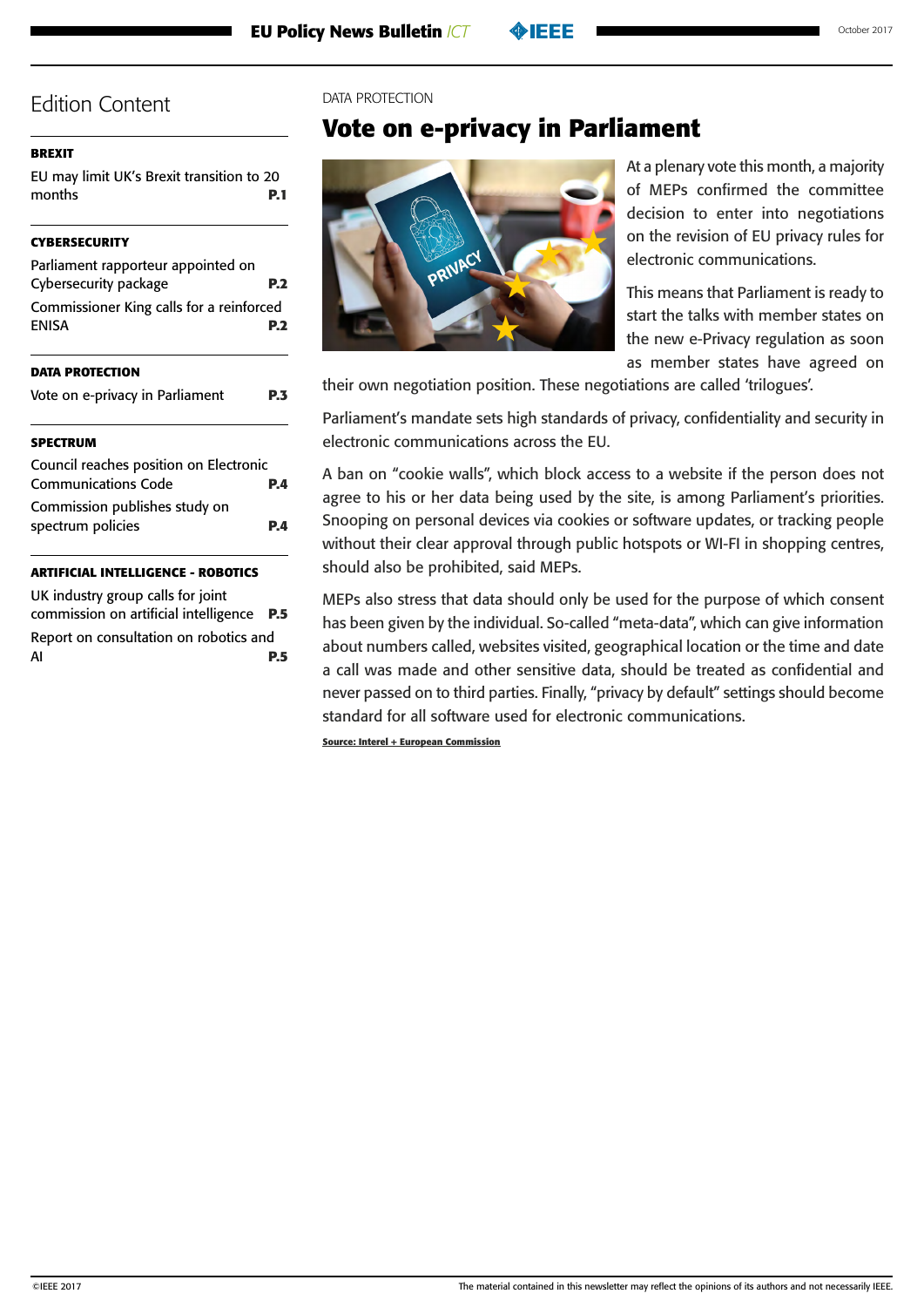### <span id="page-3-0"></span>**[BREXIT](#page-0-0)**

[EU may limit UK's Brexit transition to 20](#page-0-0)  [months](#page-0-0) **P.1**

### **[CYBERSECURITY](#page-1-0)**

| Parliament rapporteur appointed on<br>Cybersecurity package |            |
|-------------------------------------------------------------|------------|
| Commissioner King calls for a reinforced<br><b>ENISA</b>    | <b>P.2</b> |
| <b>DATA PROTECTION</b>                                      |            |
| Vote on e-privacy in Parliament                             | PЗ         |
|                                                             |            |

### **SPECTRUM**

| Council reaches position on Electronic |            |
|----------------------------------------|------------|
| <b>Communications Code</b>             | <b>P.4</b> |
| Commission publishes study on          |            |
| spectrum policies                      | P.A        |
|                                        |            |

### **[ARTIFICIAL INTELLIGENCE - ROBOTICS](#page-4-0)**

[UK industry group calls for joint](#page-4-0)  [commission on artificial intelligence](#page-4-0) **P.5** [Report on consultation on robotics and](#page-4-0)  AI **[P.5](#page-4-0)**

### SPECTRUM

# **Council reaches position on Electronic Communications Code**

The European Commission proposed a recast Directive on the [Electronic Communications](http://eur-lex.europa.eu/resource.html?uri=cellar:c5ee8d55-7a56-11e6-b076-01aa75ed71a1.0001.02/DOC_3&format=PDF)  [Code](http://eur-lex.europa.eu/resource.html?uri=cellar:c5ee8d55-7a56-11e6-b076-01aa75ed71a1.0001.02/DOC_3&format=PDF) in September 2016, inviting the two co-legislators, European Parliament and Council, to come to an agreement on the proposed text.

The Council came to an agreement earlier this month. Here's the negotiation position in full: [PDF](http://www.consilium.europa.eu/en/press/press-releases/2017/10/pdf/171011-Telecom-Cocuncil-mandate_pdf/).



# **Commission publishes study on spectrum policies**

The European Commission [published a study on spectrum policies](https://ec.europa.eu/digital-single-market/en/news/wide-range-spectrum-authorisation-approaches-will-help-achieve-full-benefits-future-5g-use), ahead of national ministers' discussions.

The study looks at "a wide range of spectrum authorization approaches" in order to meet the EU's ambitions on rolling out 5G connections that could help boost industry and new technologies like connected cars. Authors make the case that "a greater variety of spectrum assignment approaches" could help the introduction of 5G in Europe.

**Source: Politico Pro**